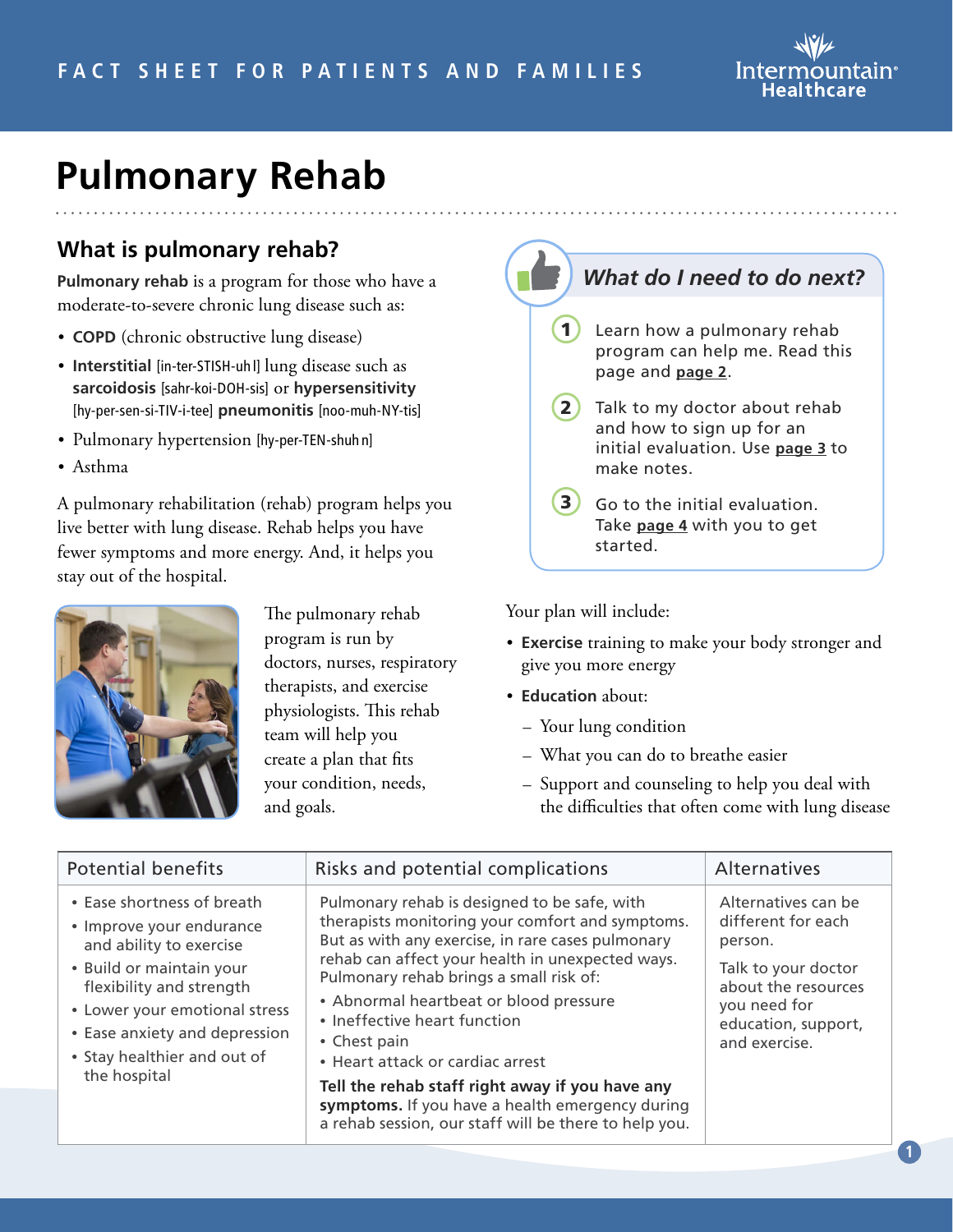#### **What happens at pulmonary rehab?**

Each person's pulmonary rehab program is different. Yet, they all share these basic features:

- **Initial assessment.** The rehab staff examines your condition, needs, and lifestyle and checks your current physical abilities.
- **Individualized planning.** You and the rehab staff design a plan for how often to come to the rehab center and what easy-to-follow exercises to do at home. The plan can be changed as needed.
- **Ongoing communication.** Rehab staff shares your plans and progress with the healthcare provider who referred you to the program.
- **Classes and exercise sessions.** These sessions give you the skills, knowledge, and ability to improve your health and well being. They also give you a chance to share with other people who have lung disease and are also working to get better.

### **Education**

Living better with lung disease requires specific knowledge and skills. Rehab classes focus on your lung disease and why actively following your treatment plan is key to reducing your symptoms. Classes also cover:

- **Breathing techniques** for easing shortness of breath, relaxing, and clearing your lungs.
- **Ways to reduce stress,** seek support, and cope with the challenges of chronic lung disease.
- **How to eat right and maintain a healthy weight** to increase energy and strengthen bones and muscles. Rehab staff can connect you with a dietitian if you have questions about what foods are best for you.
- **Tips and tricks for conserving energy.**
- **How to follow** an exercise plan at home.
- **Strategies for quitting smoking for good.** Connect with support groups and classes, so you aren't going it alone. Ask for a copy of Intermountain's booklet, **[Quitting](https://kr.ihc.com/ext/Dcmnt?ncid=51062043&tfrm=default) [Tobacco: Your Journey to](https://kr.ihc.com/ext/Dcmnt?ncid=51062043&tfrm=default) Freedom.**



*"Pulmonary rehabilitation gave me the skills, knowledge, and support I needed to feel better." — Dwight M.*





Most people with lung disease need regular exercise. In pulmonary rehab, your exercise program is uniquely designed for you. It lets you start at your own pace and helps you gradually increase activity as you're able.

**As you exercise at pulmonary rehab, the staff watches to make sure you're safe and keeps track of your progress.** They keep track of your blood pressure, blood oxygen, weight, and exercise ability. You may also wear sticky patches (electrodes) on your chest that are connected to a monitor to check your heart rate and rhythm.

The exercise program has 5 parts:

- **1 Warming up.** Rehab staff help you gradually warm up at the start of each session. This helps your body prepare for a workout and lessens the chance of problems during exercise.
- **2 Endurance activity.**

Also called aerobic exercise, this includes walking, cycling, or any activity that gets your heart pumping and your blood moving a little faster. This activity helps your body use oxygen more efficiently, which makes everything else you do during the day easier and less tiring.

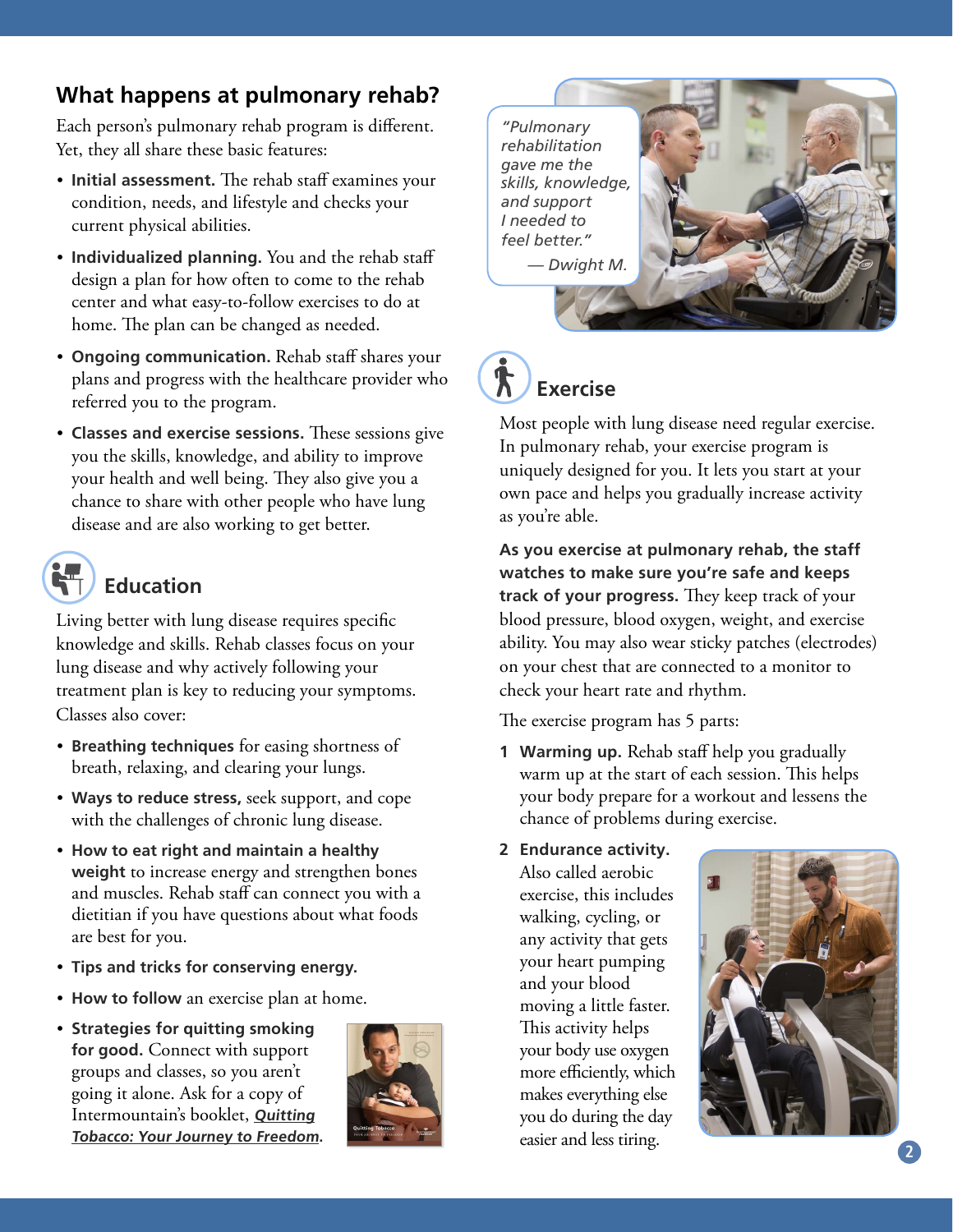- <span id="page-2-0"></span>**3 Strength training.** This isn't about body building or struggling with heavy barbells. Pulmonary rehab staff guide you in strength exercises that use little (or no) special equipment to build muscle strength and endurance. They will focus on strengthening chest and arm muscles to ease the strain on other muscles and help you breathe better.
- **4 Flexibility.** Gentle stretches can improve your balance, make it easier to move, and reduce pain, stiffness, and stress. You'll learn stretches to help open up your chest and lungs for easier breathing.
- **5 Cooling down.** Gradually slowing down can help keep your muscles from getting stiff after exercise.

Pulmonary rehab staff will also teach you exercises that use equipment easily purchased for use at home.

#### *Tips for rehab program success*

- **Prepare for each session.** Eat a healthy snack or light meal (such as toast with peanut butter or apple and cheese slices) about 1 hour before your session to make sure you have the energy you need.
- **(If you have diabetes) Check your blood sugar before you arrive.** Your glucose range for exercise should be 100 to 140mg/dL. It is still safe to exercise if your blood sugar is 300 or less.
- **Keep up with your home exercise program.** Regularly doing exercise at home in addition to your pulmonary rehab program will help you improve your heart and lung health.
- **Don't overdo.** Be patient with yourself. Remember that overdoing it can be a setback in your healing process. As you gradually increase your exercise duration and intensity, you will find you can handle more.
- **Stay positive**. Adjusting to a serious health problem often takes time. You may feel depressed or anxious, lose touch with your social support system, or have to stop working for several weeks. *Take it one day at a time, and don't give up.*



# *My first* **pulmonary rehab visit**

**My evaluation is scheduled on:**

**At this location:**

#### **I need to bring with me:**

- □ **Page 4** of this fact sheet
- $\Box$  Comfortable clothes
- $\Box$  Walking or athletic shoes
- $\Box$  Inhaler, if prescribed